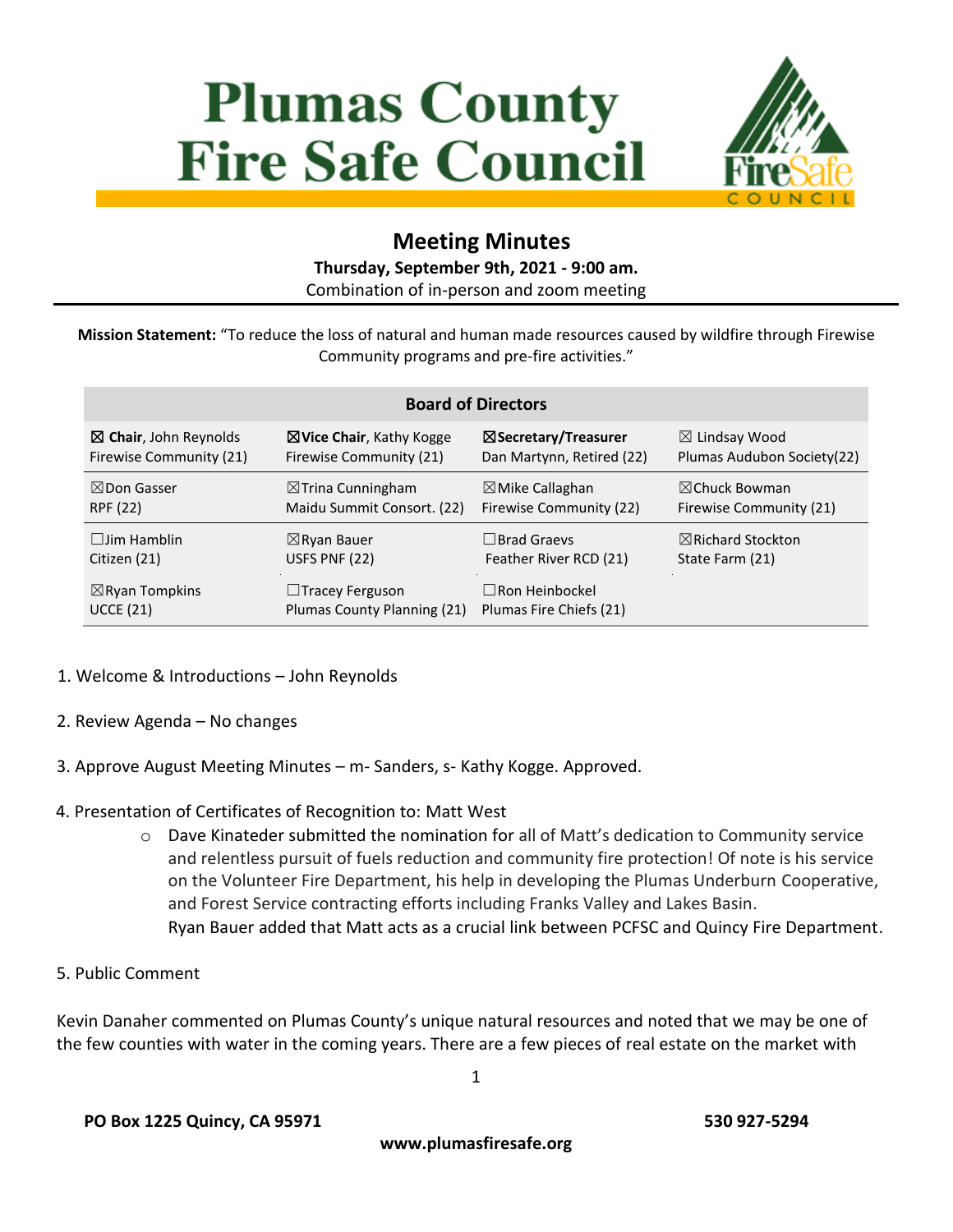year-round access to water. There is the potential for outside developers to purchase this property. Mr. Danaher proposed the creation of P.U.R.E (Plumas Real Estate) a non-profit that would bring in outside money to Plumas County in order to purchase unused properties and keep resources local. Contact Kevin Danaher for more information.

Lindsay Wood followed up to Mr. Danaher's proposal by commenting that in the past 10 years, Plumas County has exported 41 million acre feet of water from our watershed. If we don't protect our water we will continue to see unprecedented fire. She emphasized a need to contact Board of Supervisors for water issues.

Karen Kleven asked about management plans for the forested private lands north of town. Lindsay wood offered to provide an update.

Penny Leinwander asked where she can locate defensible space laws/code for Plumas County. John Reynolds responded that Plumas County has not adopted CAL FIRE's defensible space standards, but some communities have independently.

Chuck Bowman added that most defensible space inspections are done through peer consulting. Mr. Reynolds can share information on treatment standards for Grizzly Ranch, and Mr. Bowman can share them for Whitehawk Ranch.

#### 6. Board Comment

Kathy Kogge shared appreciation for the article that Hannah Hepner submitted to Plumas News.

Don Gasser urged the Council to recommit to 2021 goals. PCFSC's responsibility is to increase communitybased involvement. He asked the Council to take a big-picture perspective to protect communities and to require the Board of Supervisors to provide input on defensible space and greenwaste initiatives. He added that PCFSC needs to look for more funding in order maintain capacity without the use of grants.

Joe Smailes added that we can agree on desired outcomes for forest management, but we need to figure out how to get there. There is a need for collaboration across organizations and stakeholders. Mr. Smailes is involved with a meeting with USFS to discuss Firewise Community's maintaining dozer lines around communities.

Mr. Bauer said that we have a changed forest condition and we need to tighten our focus on communities and the protection of watersheds. He officially requested that PCFSC redefine the WUI layer.

Mr. Sanders said that the past strategies of the Quincy Library Group need to be redefined due to new fire behavior. We need a greenwaste program that can generate useable power. Private sectors (SPI, Collin's Pine) could be partners.

Ms. Wood shared a suggestion from the Sierra Nevada Conservancy that a free punch card program be developed to take greenwaste to the Waste Management Transfer Station or local lumber mills. Mr. Sanders added that the main issue with greenwaste utilization is the quality of greewaste. Only a certain quality of feedstock can be used to generate energy. A second issue with greenwaste utilization is transportation. The material from the Chipping Program requires a method of transportation.

2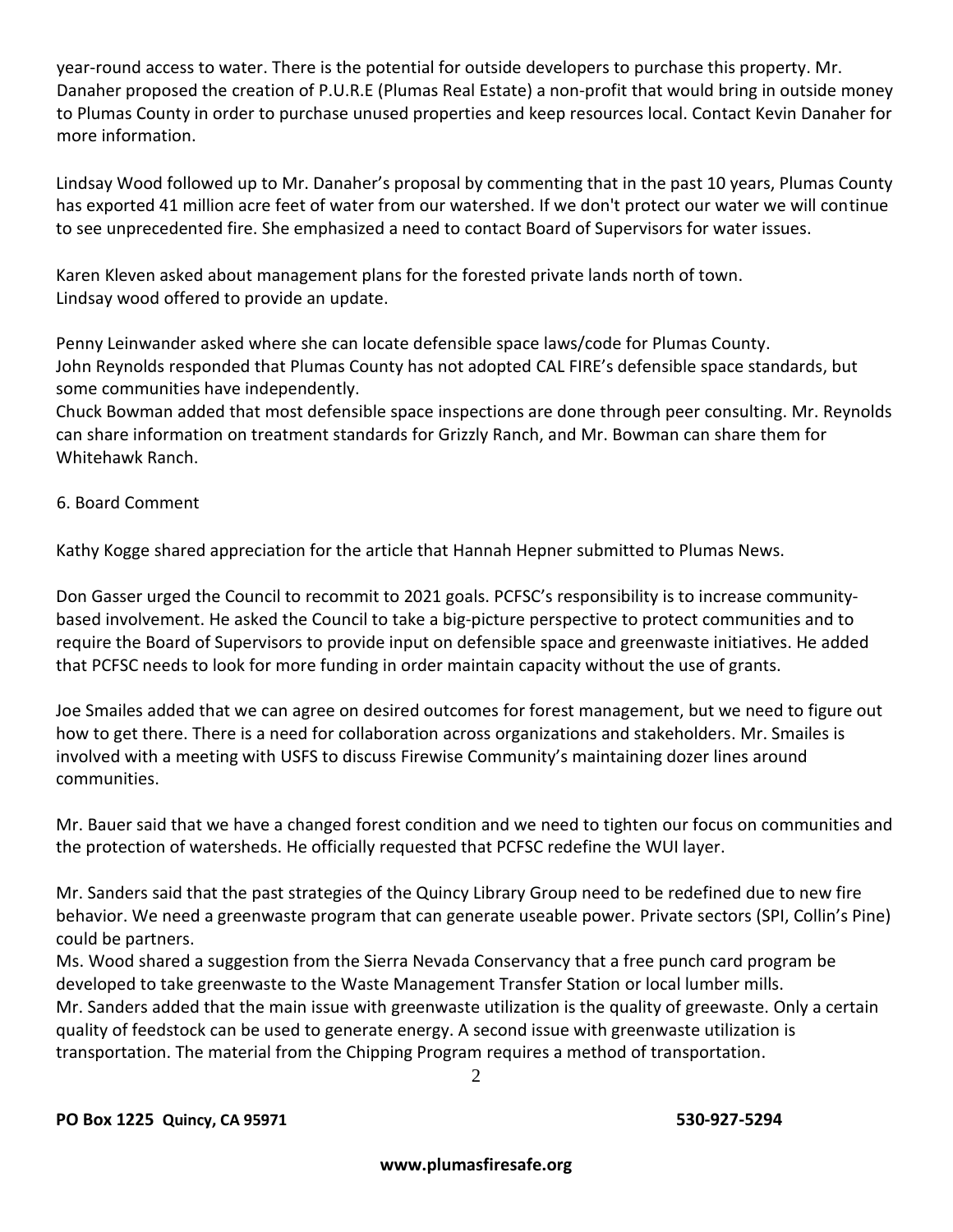Mr. Kinateder suggested the formation of a committee for greenwaste.

Mr. Reynolds said that PSFSC's responsibility could be forming a committee and coming up with ideas to present to Board of Supervisors.

Trina Cunningham added that the Maidu Summit Consortium (MSC) is interested in greenwaste issues. Tribal resources have been impacted from fire, but it has created an opportunity to collaborate. MSC could help to access funding to help initiatives move forward.

Mr. Bauer said that this issue has existed for years; we need a group to take action.

A committee was formed consisting of Camille Swezy, Penny Leinwander, Sally McGowan, Jason Ackley, Don Gasser, Dave Kinateder, and Dan Martynn.

Mr. Reynolds requested that greenwaste be added to the agenda each month.

#### **New Business**

1. PG&E Moratorium – Lindsay Wood said that PG&E has caused devastating fires in our communities. She questioned if it is safe to have PG&E in our communities when we have a cooperative like PSREC. She asked if there is interest in developing small cooperatives that provide electricity and if PCFSC is interested in backing a decision like that.

Mr. Reynolds requested a formal presentation for the board.

Ms. Kogge specifically asked for the presentation to include what energy alternatives there are and what the ramifications would be of removing a company like PG&E.

Mr. Reynolds shared that that PCFSC's focus is on WUI treatments and assistance to landowners.

Ms. Kinateder added that the most prevalent issue is the accumulation of fuels.

Mike McCourt pointed out that small biomass units generate electricity from the hazardous fuels. He suggested contacting John Sheehan for more information.

Camille Swezy said that portable units are best for small on-site timber projects. Biomass facilities like the one at the County Annex can only take wood chips.

Gerd Ebeling suggested contacting All Power Labs.

#### **Old Business**

None

### **Updates**

1. Standing Reports and Discussion

• CAL FIRE: Mark Rotlisberger said they have been unable to fill the Defensible Space Inspector positions. There is also a vacancy in the Fire Prevention Program. Most CAL FIRE resources are engaged in Dixie Fire. Ms. Leinwander asked if CAL Fire is allowing local district to do defensible space inspections. Officer Rotlisberger responded that there has been a lot of interest from local fire departments. There shouldn't be an issue with delegating defensible space inspections to local fire departments and CAL FIRE can provide training to support those efforts. Ms. Leinwander asked if CAL FIRE provides funding for local fire districts. Officer Rotlisberger said no.

• Feather River Resource Conservation District (RCD): Michael Hall said that most projects on hold. The RCD has received permission to enter burned areas. Blairsden, Plumas Pines and eastern side of the county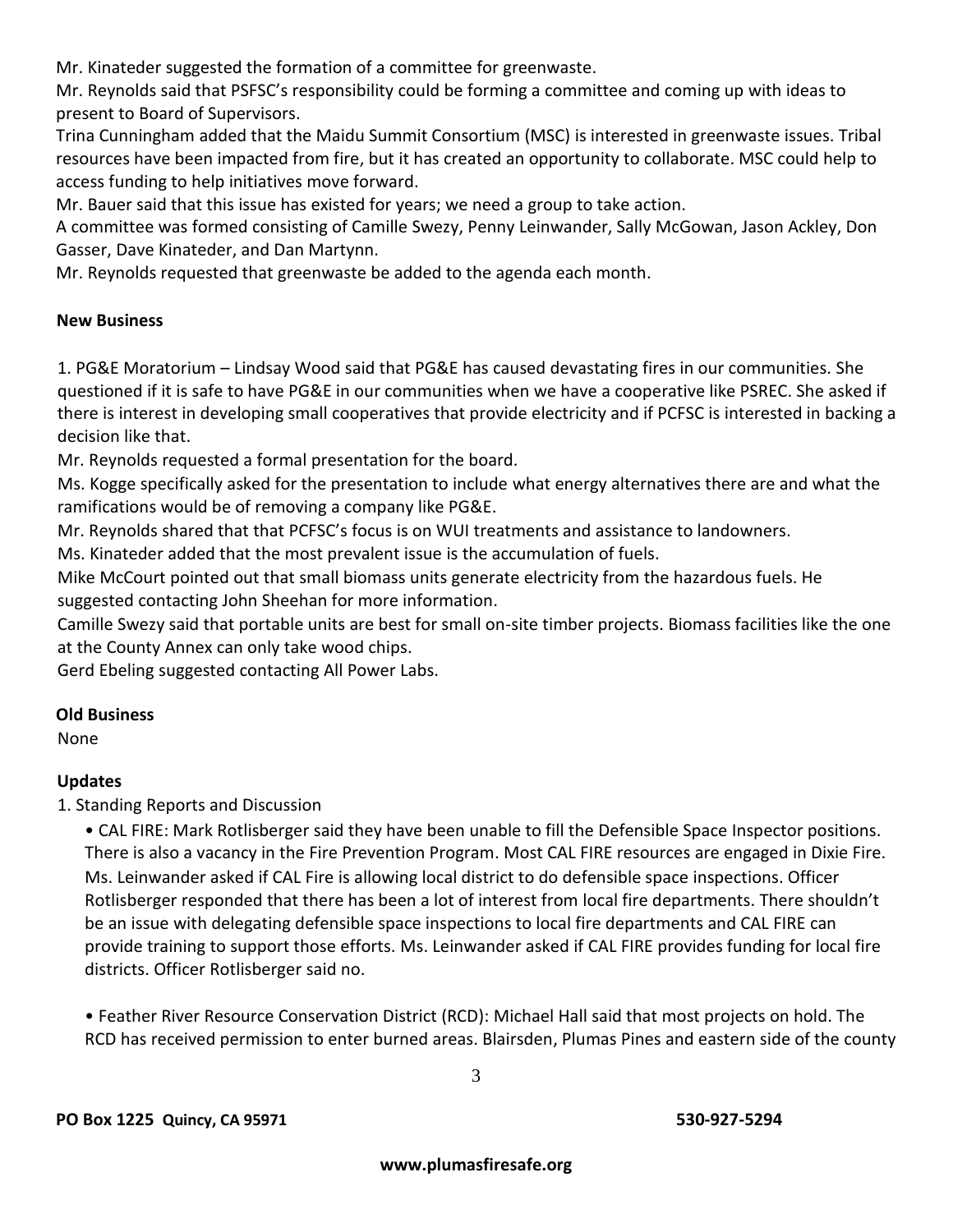will receive treatment soon. The RCD did not receive CAL FIRE funding for the Plumas Underburn Cooperative coordinator. Hiring a full-time PUC coordinator is a priority for the RCD. Cal-trans has funded HFR work on Highway 89.

• Feather River Stewardship Coalition: no update

• Firewise Communities: Ms. Leinwander shared that the evacuation for LACC went well. LACC is working on defensible space. The greenwaste facility near Chester is non-operational and Lake Almanor communities need fuels reduction soon.

Beth Rouse announced that the next Firewise Leads meeting has changed and will be on Tuesday, September 21<sup>st</sup> @ 6:00pm.

Ryan Tompkins said that evacuation preparation counts towards Firewise reporting and requested that the group to enter these hours on the Survey123 tool.

• Industry – Timber: Ms. Swezy said that J&C Enterprises is transitioning into hazardous fuels treatment work throughout Indian Valley. They also worked in Paradise after the Camp Fire. She said that if you lost property and you are insured, you can use a third party tree removal contractor. J&C Enterprises will leave live trees. PG&E is removing green trees and sprouting oaks. J&C can work with landowners if they would like firewood or need chips broadcasted. J&C thinned at Copper Creek and there are great before and after treatment photos that include fire affected areas. Most of what was thinned had full mortality, but with reduced severity. Most houses and structures were saved within the treatment. Treatment areas that received prescribed fire performed the best.

Sheri Wert asked how to address hazard trees on Forest Service property adjacent to her home. Mr. Bauer responded that if you live within 100 ft of FS Land, USFS will thin. There is also an option to get a permit and hire a contractor to take down hazardous trees. Residents have the option to treat of FS land if there is no product being sold. Plumas National Forest's restoration efforts will start adjacent to private land. Ms. Wert asked if there a timeline for salvage logging. Mr. Bauer said there is no timeline. USFS usually tries to claim salvage logs quickly, but as of right now there is no market for salvage trees.

Mr. Tompkins suggested that Plumas and Lassen National Forests expand the wood-cutting permit so there could be a process for landowners adjacent to FS.

Mr. Kinateder suggested that there be a blanket permission for landowners thinning forests adjacent to FS land within the 100ft of defensible space.

Mr. Tompkins said that the accretion of fire events through the years effects all aspects of our community. Timber, power, etc. These fires have changed the fuel profile. 10 years from now this burned area will be a new fuel profile.

Mr. Gasser suggested a meeting for landowners to discuss property damage.

Mr. Smailes said that private landowners will need to accept that logs may not be eligible for sale.

• Industry – Insurance: Richard Stockton said insurance will continue to be an issue in our county. State Farm has 75 total losses in Plumas County due to the Dixie Fire. The insurance commissioner has placed a moratorium on non-renewals in affected zip codes.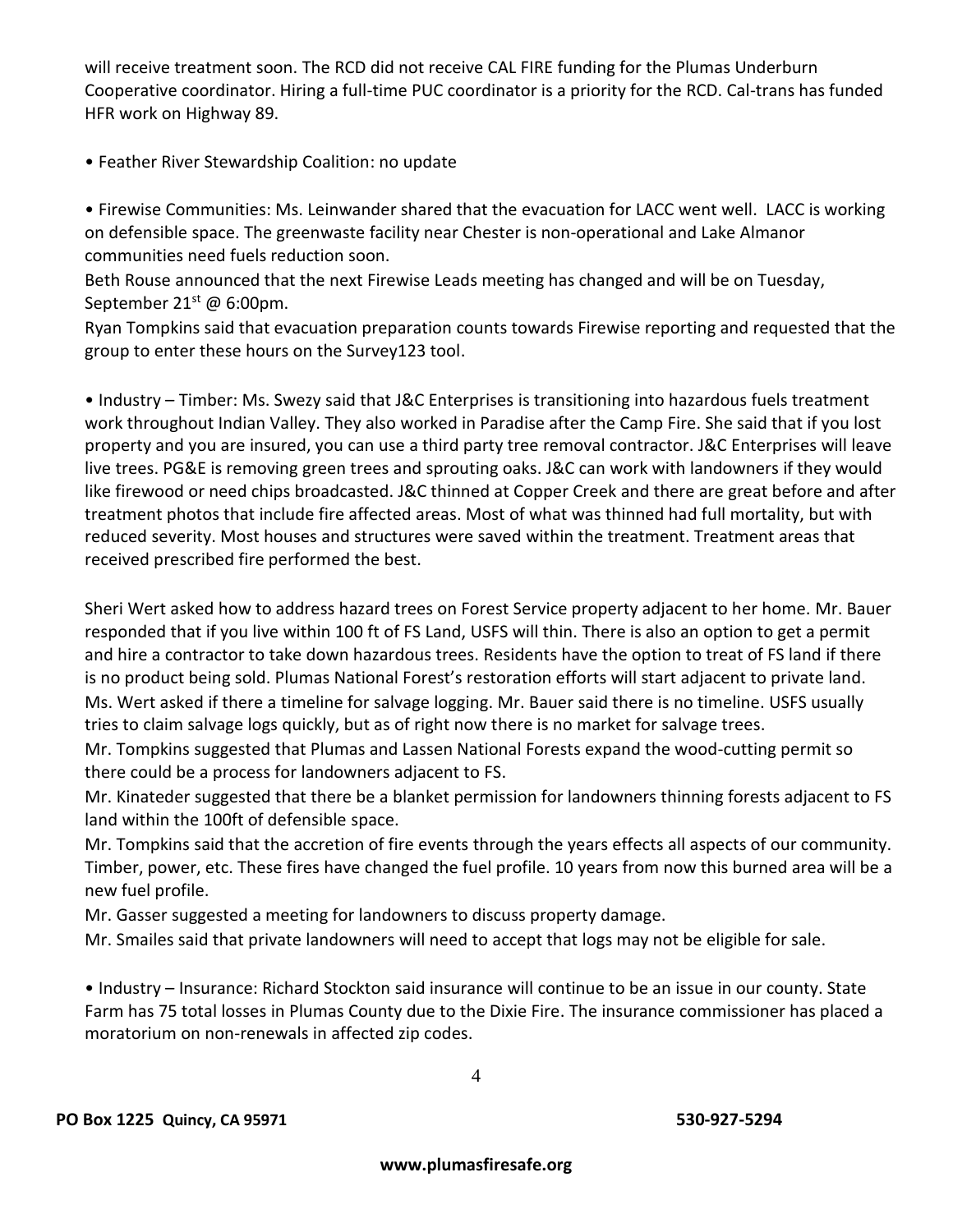• Industry – Utilities: not present

• Natural Resource Conservation Service (NRCS): Not present. It was requested that the Council contact Ben McNally about participation in the meetings.

• Northern Sierra Air Quality Management District : Melissa Klundby said now is the time to renew air pollution permits. Call NSAQMD to receive a permit. Make sure to renew early.

• Plumas Audubon Society: Ms. Wood said the Genesee project is on hold due to the Dixie Fire. Most of the project's prescribed fire objectives were achieved by the Dixie Fire. The Quincy Watershed Project will have a public meeting on September  $21^{st}$  @ 2pm in the American Valley Community Services District (AVCSD) board room. AVCSD Board would like to move forward with hand thinning treatments only – not mastication or prescribed fire. If you have property adjacent to the Boyle Ravine, please attend.

- Plumas County Fire Chiefs Association: not present
- Plumas County Office of Emergency Services (OES): not present
- Plumas County Planning Department: not present

• Plumas Underburn Cooperative: Matt West said it is time to think about underburning. Let him know if you have a project in mind. There is Basic 32 training scheduled for the last two weekends of September. There will be a Butte County TREX training in fall. Registration is open. TREX will take advantage of burn windows in both Plumas and Butte County. There will be a pack test offered in near future. There is a PUC meeting at PCFSC office at noon today.

Mr. Smailes asked if the a burn boss certification course took place in Humboldt. The response was yes, the training took place and more will be scheduled throughout the state.

• Sierra Nevada Conservancy: Kristy Hoffman is working with projects that have been affected by the Dixie Fire and other fires around the state. SNC will receive \$60 million in Wildfire Resilience Funds. The Governor is currently considering a boundary expansion for SNC that will include more of Shasta, Siskiyou and some of Trinity Counties.

• Tree Mortality Update: Mr. Sanders is starting to see an uptick in all species mortality due to insects. He reminded the group that at a previous meeting Danny Cluck warned that bark beetle problems would increase. If you see damaged trees, try to get rid of them ASAP.

• Tribal Representatives: Trina Cunningham left meeting early

• UC Cooperative Extension: Mr. Tompkins said the County is working on an emergency ordinance for tree removal. If you see significant tree damage or tree mortality, there is a tree damage guideline available through CAL FIRE and USFS for landowners. The UCCE Stakeholders Exchange will be held on Sept 16th @ Elks lodge from 5-8pm. The topic is climate change, wildfire, and management strategies. Mr. Tompkins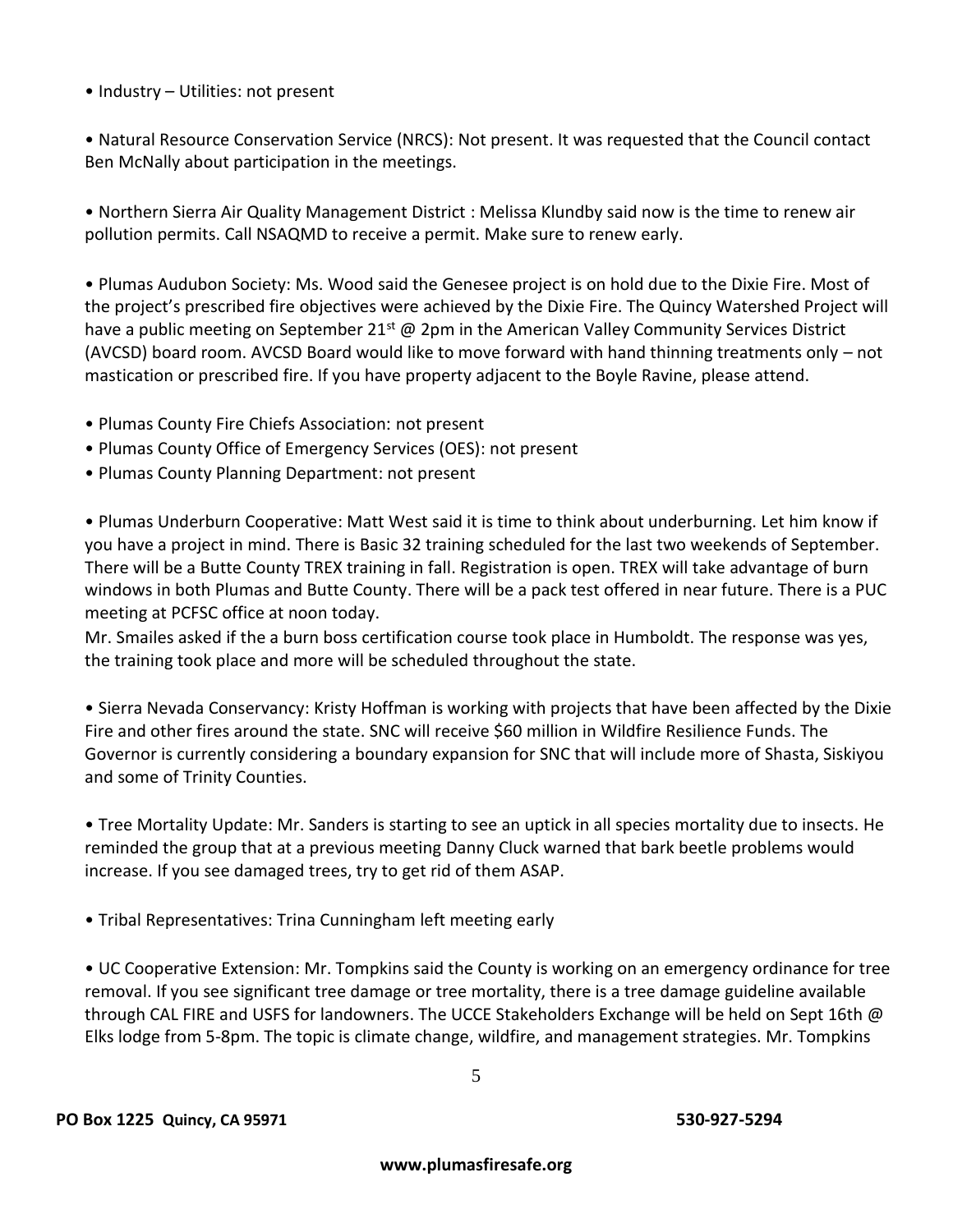has been invited to participate in Science Advisory Panel for the California Wildfire Resilience Taskforce on the statewide reforestation workgroup advocating for private landowners. A strategy will be out by November. UCCE is pushing for policy change in terms of funding. Right now, many projects depend on grant assistance programs. UCCE is advocating for block grants for organizations like PCFSC. Financial assistance is needed to incentivize thinning on private lands. UCCE is looking into policies that have greater impact than grant programs.

Mr. Sanders commented that noxious weeds will be a huge issue after fire. Mr. Tompkins said that if you see noxious weeds, let the county agriculture department know. There is assistance available for invasive weeds on private lands.

Bill Jacks asked how have plantations fared through the Dixie Fire. Ms. Swezy responded that she has been through a few plantations that are mostly intact.

• USFS Hazardous Fuels Reduction: Mr. Kinateder said that the Forest shutdowns are causing a delay in work. Treatment effectiveness in the Dixie Fire has been variable.

Mr. Bauer said the USFS is re-examining fire restoration work. They have already determined that there will not be a sale of salvage logs as there is currently no market. Working around communities is the focus. There has been no promise of additional funding for fire restoration. Funding for suppression can be used for hazardous tree removal. In the Beckwourth Complex, Frenchman Lake fared well. Facilities will be open next year. Survivability of homes was variable, but the chances are much better with substantial defensible space. Some treatments have performed well; treatments with prescribed fire perform the best. Mr. Sanders asked if hazard tree removal is finished along private land and roads in the North Complex.

Mr. Bauer responded that progress continues.

Mr. Jacks asked if there a plan for the un-damaged forest left from the Dixie Fire. Mr. Bauer said a plan is in development. The emphasis will be on remnant forest and not salvage logs.

Mr. Tompkins added that the USFS will require partnerships to meet objectives. There is no export allowed for federal timber. Private companies can export, but cannot export logs harvested from USFS land. Fire Safe work and USFS work is tied to economic policies. Organizations like PCFSC can support resource based economic development like these.

### 2. Status of Current Grants

• Senior Disabled Defensible Space – Mike McCourt updated that 125 properties have been treated thus far. Four houses were lost that were participating in the program: 2 untreated and 2 treated. Several houses with treatment survived. Right now, the crews are working in Butterfly Valley and in the Feather River Canyon. Applications continue to be received and High Sierra Fir will continue work on the additional properties. There are lots of happy clients.

• Chipping Program – Gary Parque said the program is approaching the end of the first year of utilizing the new software. The software has allowed for more access to the program. Crews are still working in the fire affected areas. The Chipping Program is experiencing high demand, but participants are generally happy.

• HFR Project Schedule – Matt West said that due to forest closure and fire danger all projects are shut down. Project Activity Levels are being tracked. Shut downs are very expensive for operators. Franks Valley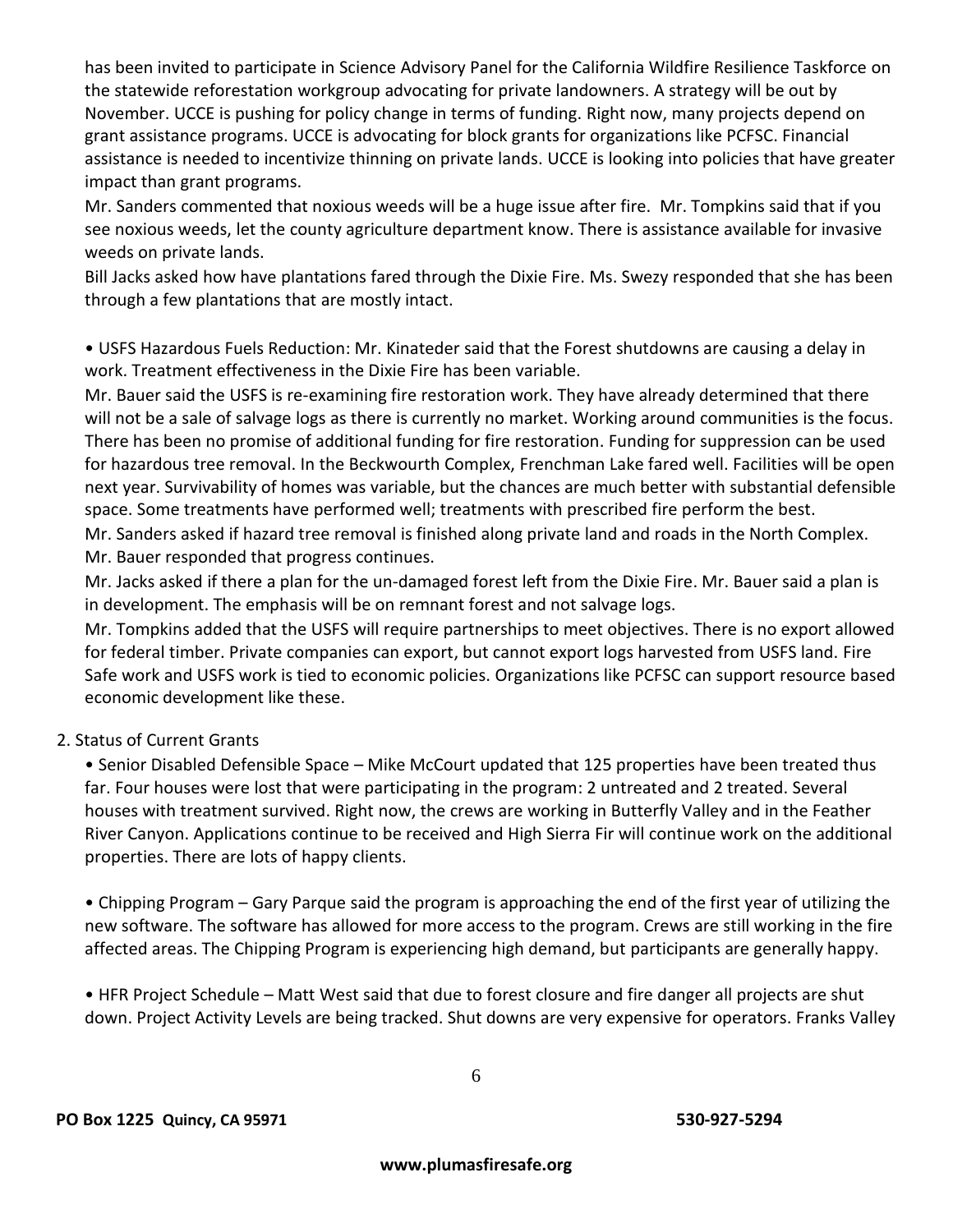was burned by Dixie and a site visit will be necessary. May get an extension from CCI to finish work in Frank's Valley.

Mr. Bauer said that the completed areas of Franks Valley look good and there are no piles remaining to burn. Forest permissions can be changed for working crews.

Mike Callaghan asked about opportunities to extend grant funding.

Ms. Hepner said that CCI grants can be extended through 2025. The scope of work can be amended to address post-fire restoration.

Ms. Hepner updated that the American Valley East hand thin units were not contracted. A mastication operator will complete as much of the work as possible starting next month. The Mohawk Valley project has resource surveys underway. Greenhorn is undergoing archeology surveys. The Quincy Wildfire Protection is ready for crews to being work.

Don Gasser asked how much the archeology survey is slowing down the Greenhorn project. Ms. Hepner responded that archeology will take 2 months to complete.

Ms. Wood asked if the lack of hand thin crews is slowing down progress. She suggested that PCFSC employ hand crews. Ms. Hepner responded that the RCD currently employs a hand crew.

#### 3. Status of Grant Budgets

Ms. Rouse shared that there is a new cost center on the budget sheet titled 917. This is a \$15,000 grant from the California Fire Foundation for Wildfire Education and Preparedness. It will fund Wildfire Preparedness Day, education efforts and more.

4. Status of Potential Projects & Grant Opportunities – Ms. Hepner shared that CAL FIRE announced Fire Prevention grant recipients. \$5.7 million has been awarded to the Eastern Plumas Wildfire Protection Project. The Community Chipping Program has not been funded. This means that the chipping program is not funded for next year. It is unfortunate because it is the only PCFSC program that is able to consistently contract with a local operator. There has been no direct reason as to why the Chipping Program was not funded, but its suspected that there is lack of capacity on the state administrative side.

Mr. Gasser asked if it is a result of the lack of representation from the CAL FIRE Lassen-Modoc Unit. Ms. Hepner suggested that the biggest challenge is the nature of competitive grant programs. It is difficult to sustain the Chipping Program when there is no method of consistent funding. PCFSC needs a sustainable source of funding in order to build programs. PCFSC can maintain programs with grant funding, but cannot expand capacity with inconsistent funding. The Fire Safe Council is applying for California Fire Safe Council funding for a new employee who will conduct site visits. However, each new hire requires additional grant funds to sustain that position each year, as opposed to implementing projects.

Officer Rotlisberger said that he will share this information with Chief Packwood.

Mr. Bauer suggested that the Chipping Program could look into utilizing chippers.

Ms. Leinwander asked if the status of potential projects is a priority list? Ms. Hepner responded that prioritization is dependent on the funding source.

5. Other Updates & Upcoming Events